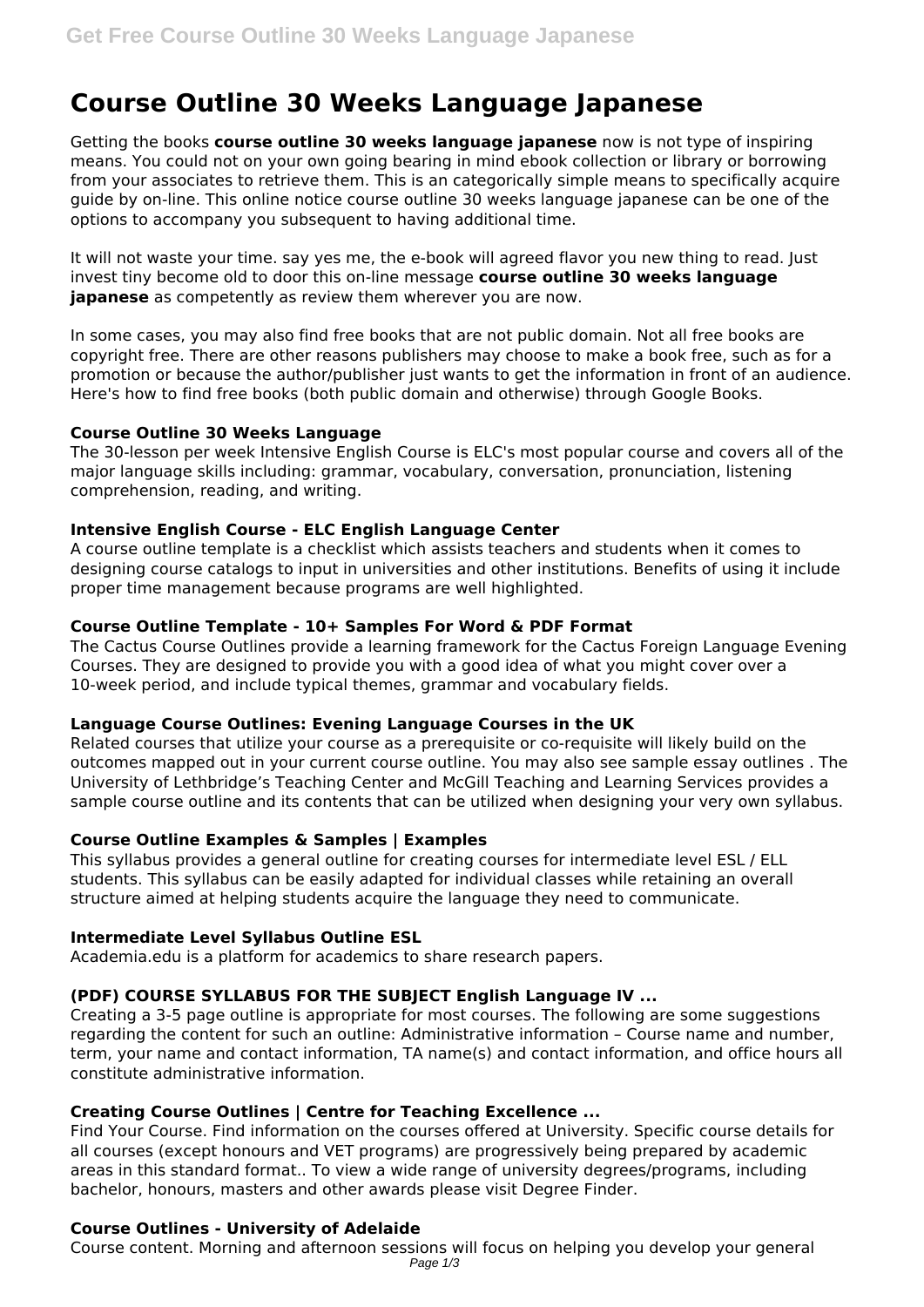English language skills through a variety of useful and engaging materials and activities. Every week will include: 2 grammar and vocabulary points carefully selected by your trainer based on your needs and goals. You will practise these throughout the ...

# **English course for adults 20+ - The London School of English**

The online TEFL course is designed for students who are looking to Teach English as a Foreign Language (TEFL) internationally in a professional environment. Throughout this course, students will learn everything from creating lesson plans, teaching the four components of language learning: listening, speaking, reading & writing, gain an understanding of different teaching methods, and more.

# **Online TEFL Course Syllabus**

Begin the process early, giving yourself as much time as you can to plan a new course. Successful courses require careful planning and continual revision. Consult with colleagues who have taught the same or similar courses to learn from their strategies and their general impressions of the students

# **Designing a Course | The Center for Teaching and Learning**

Finally, many people say that it takes 2 weeks to develop a habit. I hope this course will provide you with the framework to develop a habit of study. While this is my only course (at the moment) here on Udemy, there are many other fantastic courses on here to study. I hope that you can use this course as a stepping stone for your continued growth.

#### **14-day English language fluency course - Udemy**

Free online language learning: courses, audio, video and games, including the alphabet, phrases, vocabulary, pronunciation, grammar, activities and tests

#### **BBC Languages – Free online lessons to learn and study with**

English 3 and 4 2012 course outline Term 1 Area of Study 2: Creating and Presenting [Context - Encountering conflict] Area of Study 3: Using Language to Persuade Week Area of Study SAC 1 - 6 The Crucible A sustained piece (30% of Unit 3) 7 - 9 Media Analysis Term 2 Area of Study 3...

# **Unit 3 and 4, 2012 English course outline - Google Docs**

Beginners I (30-32 hours) Beginners I is a 30-32 hour foundation class that teaches basic everyday conversation within social and business contexts, basic grammar, and the Arabic Script (details outlined below). The course addresses the four language skills of Speaking, Listening, Reading and Writing in an integrated fashion, with a focus on Speaking. I- Language Functions: greet […]

#### **Course Description - The Arabic Language Centre**

COURSE OUTLINE (1) GENERAL SCHOOL Social Sciences ACADEMIC UNIT Sociology LEVEL OF STUDIES Undergraduate COURSE CODE 637 SEMESTER 4th COURSE TITLE Risk Society INDEPENDENT TEACHING ACTIVITIES if credits are awarded for separate components of the course, e.g. lectures, laboratory exercises, etc. If the credits are awarded for the whole of the

#### **COURSE OUTLINE - soc.aegean.gr**

4 weeks of A1-Course, 8 weeks of A2-Course, 8 weeks of B1 course and 8 weeks of B2-Course or a very good knowledge of German: problem-free and fluent communication in everyday situations, understanding of newspaper articles and films, ability to converse on a number of topics.

#### **German Language Levels from Beginners to Advanced: A0, A1 ...**

Outline. Each week vocabulary, grammar, and context for various topics are introduced and practised. Week 1: Overview of course, Native language family groups, language spoken in Alberta, oral tradition and protocols, standard Roman orthography, Cree sounds and syllabics

# **Introductory Cree I : Indigenous Studies 111 : Courses ...**

Students will learn a scripting language (Python) and use it and the Natural Language Tool Kit (NLTK) to analyse linguistic phenomena. No previous programming experience is required: we will teach you the basics of programming, with an emphasis on useful techniques for processing languages. Tue 11:30–14:30; TR+ 41 (Hive LHS-B1-07) Course Outline